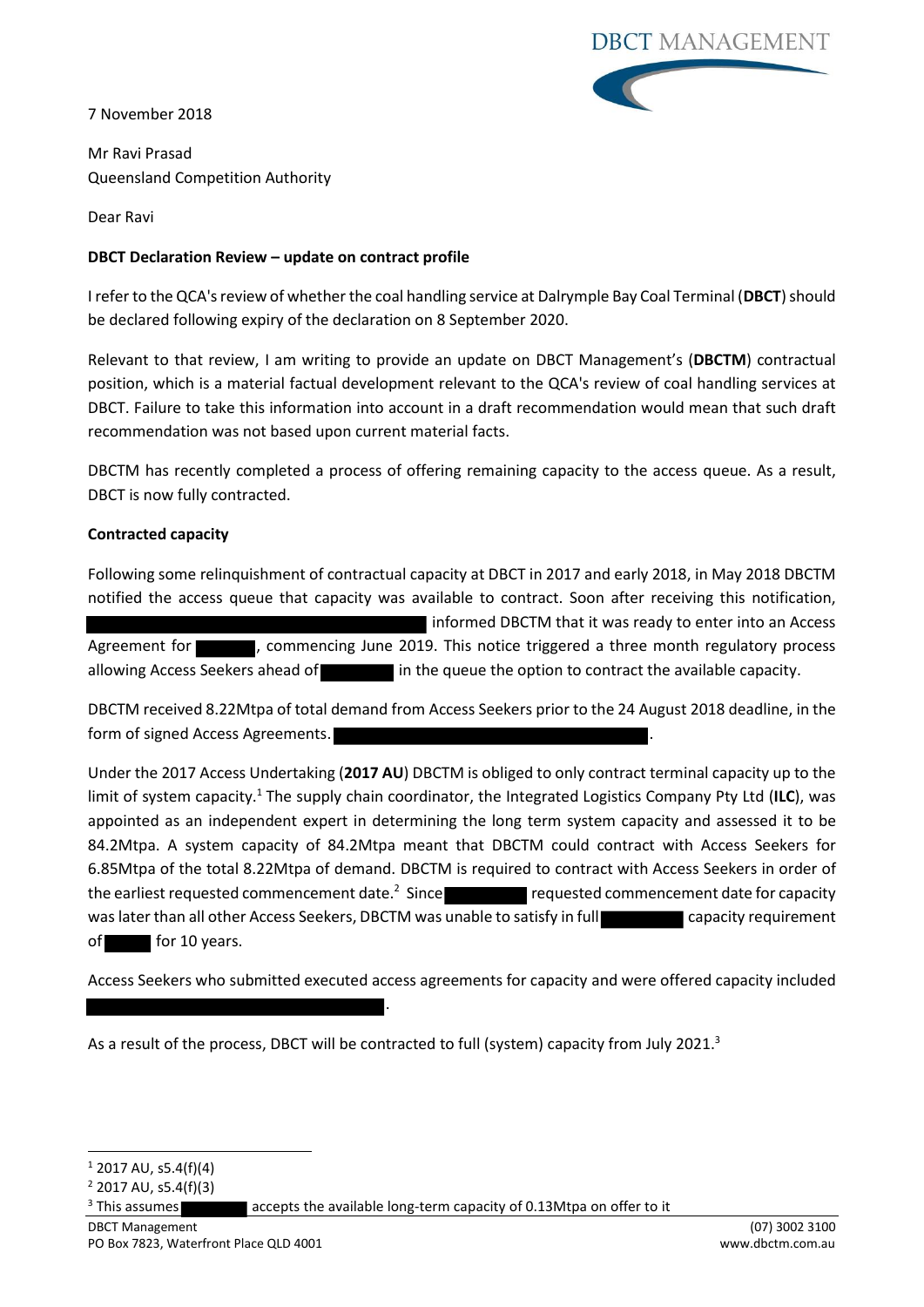#### **Relevance to declaration review**

As explained below, the fact that DBCT is fully contracted is relevant to the QCA's consideration of access criteria (a) and (b).

### *Criterion (b)*

The fact that DBCT is fully contracted means that any additional demand above 84.2Mtpa can only be served by either an expansion of DBCT, or by competing terminals at Abbot Point, Gladstone, and Hay Point. This means that the least cost analysis for criterion (b) must be undertaken by comparing the costs of expanding DBCT to the costs of utilising existing (and expanded) capacity at alternative terminals.<sup>4</sup>

The fact that took up of DBCT's capacity demonstrates that demand from **forms** forms part of the total foreseeable demand in the market in which the DBCT service is supplied.<sup>5</sup> In addition, took a permanent assignment of in capacity from beginning in July 2019. The uptake of capacity by  $\Box$  and  $\Box$  (by assignment) contributed to a Access Seeker missing out on its desired capacity.

DBCT understands that now intends to use the coal handling services at Abbot Point. Further, DBCTM is aware that (which otherwise utilises DBCT) exported over 0.2Mt through Abbot Point in late 2018 and will likely continue to ship through Abbot Point in the near-term. This supports DBCTM's submissions as to the actual substitutability between DBCT and other existing Central Queensland coal terminals and the fact that those coal export facilities are together serving demand in the market in which DBCT operates.<sup>6</sup>

The fact that DBCT is fully contracted also supports DBCTM's position that the User Group's projection of foreseeable demand for the DBCT service in its submission of 30 May 2018 must be wholly disregarded as it is contrary to current unequivocal facts. To now rely upon the User Group's projection of foreseeable demand would be unreasonable and involve an error of law. As explained in DBCTM's submissions in response, the User Group failed to estimate total foreseeable demand in the *market* contrary to section 76(2)(b) of the QCA Act.<sup>7</sup> Instead, the User Group estimated coal handling volumes that are expected to be served at DBCT. However, even on a DBCTM contracted basis, the User Group's estimates of total foreseeable demand are wrong, without factual foundation and should be disregarded by the QCA.<sup>8</sup> This is further supported by the fact that DBCT is now fully contracted at 84.2Mtpa and could not satisfy recent capacity requests in the form of signed access agreements. In this regard, DBCTM observes that the User Group:

- presented as a 'credible forecast' of foreseeable demand a WoodMackenzie 'projection of demand at DBCT' of 63Mtpa in 2019, with a peak of 69Mtpa in 2024 and 2025;<sup>9</sup>
- presented as an 'aggressive or upper bound demand outlook' a forecast which projected 'demand' for DBCT to be 66Mtpa in 2019, with a peak of 84Mtpa in 2025;<sup>10</sup>

**.** 

<sup>4</sup> DBCTM Submission, 30 May 2018 at [227]-[228]

<sup>5</sup> DBCTM Submission, 16 July 2018 at [124]-[129], [166]-[169]; DBCTM, Submission, 30 May 2018 at [155]-[167]

<sup>6</sup> DBCTM Submission, 30 May 2018 at [126]-[143]; DBCTM Submission, 16 July 2018 at [120], [228]

<sup>7</sup> DBCTM Submission, 16 July 2018 at [123], [154]-[170]

<sup>8</sup> DBCTM Submission, 16 July 2018 at [171]-[217]

<sup>&</sup>lt;sup>9</sup> DBCT User Group Submission, 30 May 2018, p.59

<sup>10</sup> DBCT User Group Submission, 30 May 2018, pp.59-60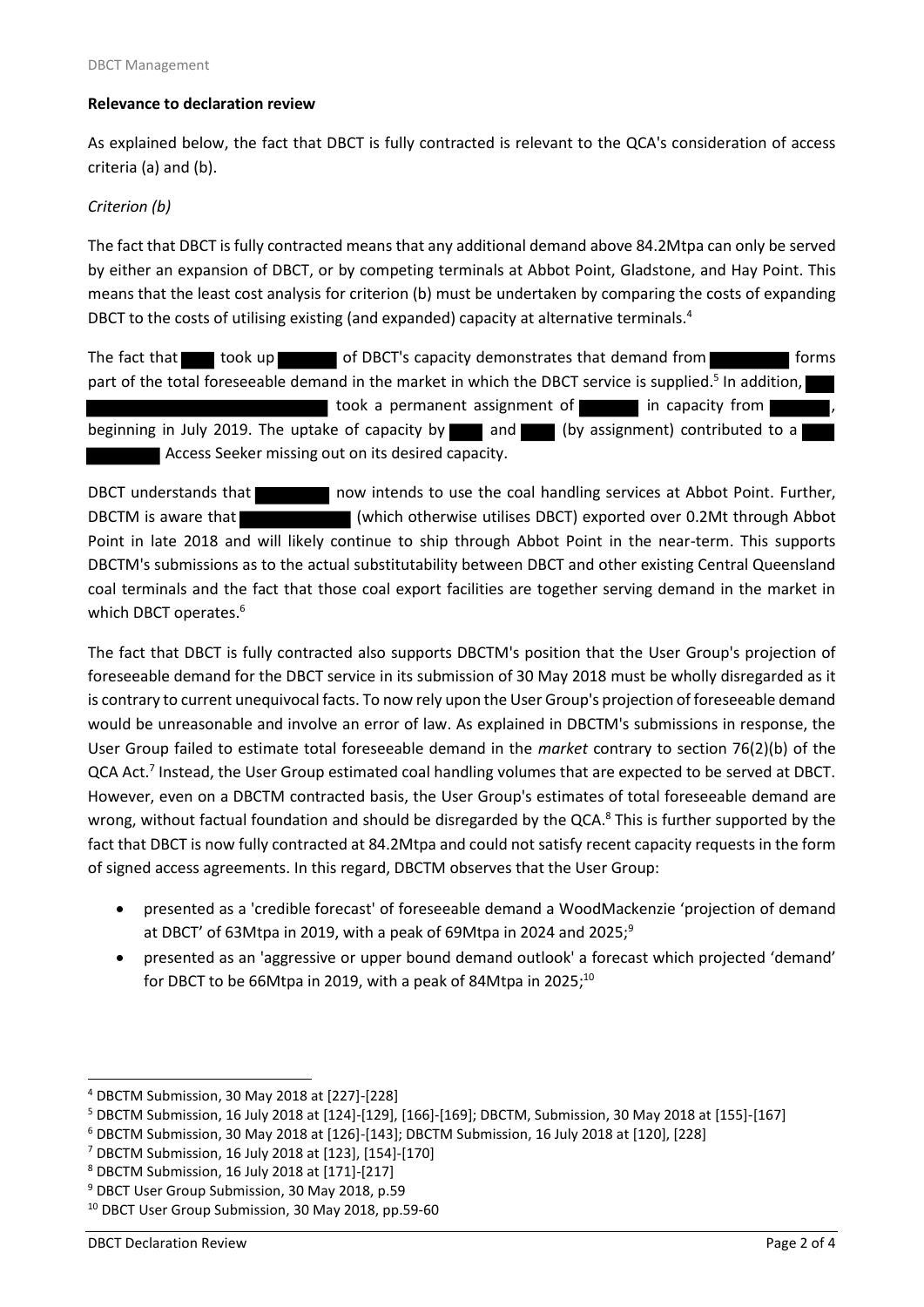• asserted that it was clear that foreseeable demand could be met by the existing terminal (without expansion) and that demand for DBCT during the period to 2030 would not exceed 85Mtpa.<sup>11</sup> In fact, DBCT is not able to meet current applications for capacity and those applications exceed 85Mtpa.<sup>12</sup>

### *Criterion (a)*

The fact that DBCT is fully contracted is also relevant to criterion (a).

It means that criterion (a) must be assessed on the basis of a future without declaration in which users with existing contracts will be able to use the DBCT service under renewable access arrangements which account for all of DBCT's current capacity.<sup>13</sup>

The fact that DBCT is fully contracted also strengthens DBCTM's submissions in respect of the flaws in logic in the User Group's and Castalia's contentions regarding the tenements market.<sup>14</sup> It means that given there is no existing capacity available at DBCT, only expanded capacity is relevant in assessing whether declaration would promote a material increase in competition in the tenements market. Accordingly, as explained in DBCTM's submissions and the HoustonKemp report in response, the potential for asymmetry between the price for existing capacity and the price for expanded capacity at DBCT exists both with and without declaration. The QCA, in sanctioning price discrimination as a result of an expansion priced on a differential basis, considered whether such an approach was likely to have anti-competitive effects and concluded that it did not.<sup>15</sup> To now conclude otherwise regarding price discrimination between existing users and future users as a result of the deregulation of the terms of access to DBCT would be contradictory. Price discrimination between users as a result of differentially priced expansions or deregulated terms of access will not have an impact on the tenements market, and there is no evidence that declaration would promote a material increase in competition in respect of the acquisition of tenements.<sup>16</sup>

Given DBCT is contracted to capacity, it is unlikely that either new entrant miners or incumbents will be able to enter into contracts for existing capacity (irrespective of DBCT's declaration status). In the event DBCT was to be expanded, the price for capacity at DBCT is unlikely to be the same as that for existing capacity. In the future with declaration, access charges would most likely be differentiated between existing and new capacity under the expansion pricing principles in a QCA approved access undertaking, as this is the case under the current access undertaking.<sup>17</sup> In the future without declaration, under the Access Framework an equivalent price ruling process and expansion pricing principles will be applied to determine whether an expansion will be socialised or differentiated (with an independent arbitrator performing the role of the QCA in making the determination).<sup>18</sup>

In its July submission, DBCTM included a chart showing its expected contract profile as at 1 July 2018 based on advice DBCTM received as to contract renewals from Access Seekers who were in contact with DBCTM at

**.** 

<sup>&</sup>lt;sup>11</sup> DBCT User Group Submission, 30 May 2018, pp. 55, 60 and 67

<sup>&</sup>lt;sup>12</sup> DBCTM Submission, 16 July 2018 at [252]

<sup>13</sup> DBCTM Submission, 16 July 2018 at [315], [322] and [408]

<sup>14</sup> DBCTM Submission, 16 July 2018 at [293.4] and [408]; HoustonKemp, Review of the economic issues raised in relation to criterion (a), 13 July 2018, pp. 5-11

<sup>15</sup> DBCTM Submission, 16 July 2018 at [409]-[411]; QCA, Final Decision - DBCT Management Differential Pricing Draft Amending Access Undertaking, August 2015, pp. iv and 18

<sup>16</sup> DBCTM Submission, 16 July 2018 at [408]-[413]; HoustonKemp, Review of the economic issues raised in relation to criterion (a), 13 July 2018, pp. 5-11

<sup>&</sup>lt;sup>17</sup> DBCTM Submission, 16 July 2018 at [408]

<sup>&</sup>lt;sup>18</sup> DBCTM Submission, 16 July 2018 at [412]